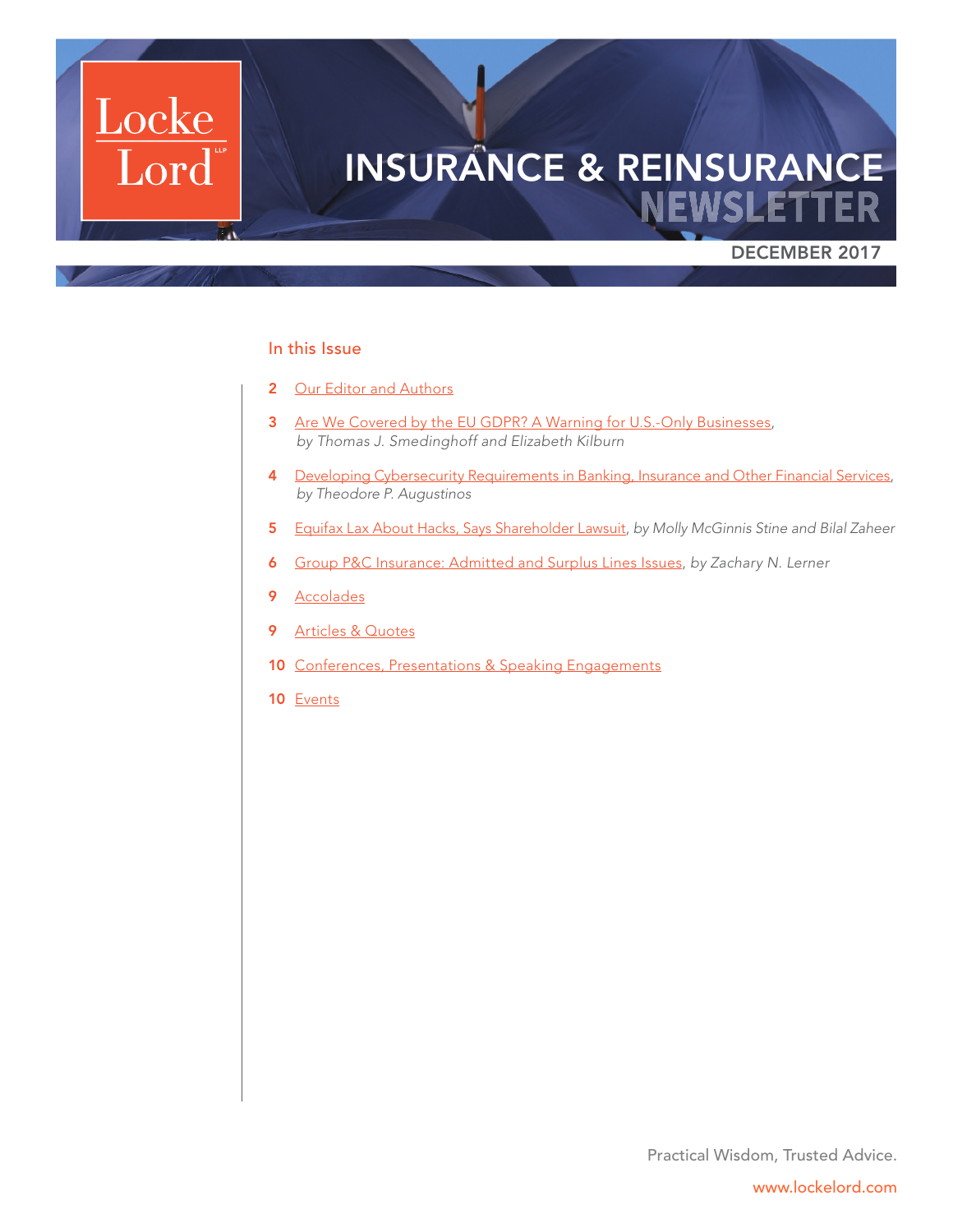

Locke Lord's Insurance Newsletter provides topical snapshots of recent developments in the fast-changing world of insurance. For further information on any of the subjects covered in the newsletter, please contact one of the members of our Insurance team.

## <span id="page-1-0"></span>OUR EDITOR:



[Alan J. Levin](http://www.lockelord.com/professionals/l/levin-alan-j) Partner *Hartford |* 860-541-7747 *New York |* 212-912-2777 [alan.levin@lockelord.com](mailto:alan.levin%40lockelord.com?subject=)

# OUR AUTHORS:



[Theodore P. Augustinos](http://www.lockelord.com/professionals/a/augustinos-theodore-p) Partner *Hartford* 860-541-7710 [ted.augustinos@lockelord.com](mailto:ted.augustinos%40lockelord.com?subject=) 



[Elizabeth Kilburn](https://www.lockelord.com/professionals/k/kilburn-elizabeth?lang=en) Associate *London* +44 (0) 20 7861 9288 [elizabeth.kilburn@lockelord.com](mailto:elizabeth.kilburn%40lockelord.com?subject=)



[Zachary N. Lerner](https://www.lockelord.com/professionals/l/lerner-zachary-n?lang=en) Associate *New York* 212-912-2927 [zachary.lerner@lockelord.com](mailto:zachary.lerner@lockelord.com)



[Molly McGinnis Stine](https://www.lockelord.com/professionals/s/stine-molly-mcginnis?lang=en) Partner *Chicago* 312-443-0327 mmstin[e@lockelord.com](mailto:mmstine%40lockelord.com?subject=)



[Thomas J. Smedinghoff](https://www.lockelord.com/professionals/s/smedinghoff-thomas-j?lang=en) Of Counsel *Chicago* 312-201-2021 [tom.smedinghoff@lockelord.com](mailto:tom.smedinghoff%40lockelord.com?subject=)



[Bilal Zaheer](https://www.lockelord.com/professionals/z/zaheer-bilal?lang=en) Partner *Chicago* 312-201-2875 [bilal.zaheer@lockelord.com](mailto:bilal.zaheer%40lockelord.com?subject=)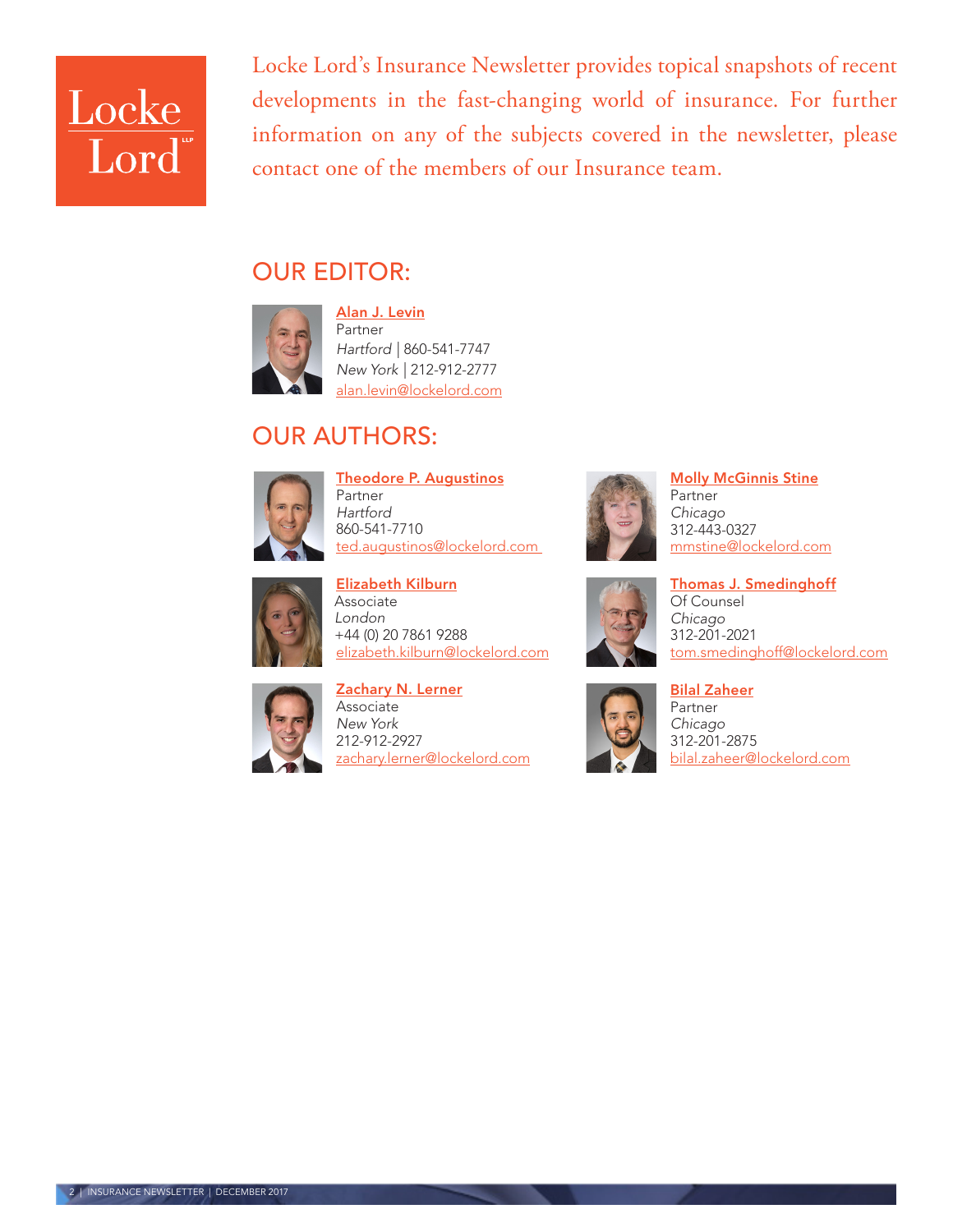## <span id="page-2-0"></span>Are We Covered by the EU GDPR? A Warning for U.S.-Only Businesses

*By Elizabeth Kilburn and Thomas J. Smedinghoff*

All U.S. insurers need to pay attention to the new and comprehensive EU-wide privacy law known as the General Data Protection Regulation<sup>1</sup> (GDPR), which takes effect on May 25, 2018. With its greatly expanded compliance obligations, tough penalty regime (fines can be as much as 4% of a company's worldwide gross revenue), and extra-territorial applicability, even insurers licensed to sell only in the U.S., and with no operations in the EU whatsoever, may nonetheless find that they are subject to the jurisdiction of GDPR.

Continuing to service policies sold in the US to customers who later moved to the EU, for example, may raise issues regarding whether the company's activities bring it within the jurisdiction of the GDPR, which is designed to protect the personal data of individuals in the EU, regardless of nationality.

The GDPR is a comprehensive reform of European data protection laws intended to strengthen online privacy rights and boost Europe's digital economy. It provides for a single set of rules for all organizations processing personal data from the EU, removing many of the inconsistencies across Member States that have been associated with the Data Protection Directive.

The extra-territorial scope of the GDPR is very broad, however, and will likely reach many U.S. insurers and other businesses even though they do not have a presence in the EU. Generally, Article 3 provides that the GDPR will apply to U.S.-based companies in three cases:

#### (a) If the U.S. Business has an "Establishment" in the EU

The GDPR applies to entities who are engaged in the processing of personal data *in the context of the activities of an establishment* in the EU, regardless of whether the processing takes place in the EU or not. However, establishment in the EU does not require the formal presence of a subsidiary or other legal entity.

The GDPR states that an establishment implies the *effective and real exercise of activity through stable arrangements.* The legal form of such arrangements, whether through a branch or a subsidiary with a legal personality, is not the determining factor in that respect.

Prior interpretations of the term "establishment" under the Data Protection Directive make clear that that an establishment need not have a legal personality but that a stable establishment requires that "both human and technical resources necessary for the provision of particular services are *permanently available.*" Thus:

- Where 'effective and real exercise of activity' takes place, for example in an attorney's office through 'stable arrangements,' the office would qualify as an establishment.
- A one-person office would qualify as long as the office does more than simply represent a controller established elsewhere, and is actively involved in the activities in the context of which the processing of personal data takes place.

• In any case, the form of the office is not decisive: even a simple agent may be considered as a relevant establishment if his presence in the EU presents sufficient stability.<sup>2</sup>

In one case, the European Court of Justice held that "the presence of only one representative can, in some circumstances, suffice to constitute a stable arrangement if that representative acts with a sufficient degree of stability through the presence of the necessary equipment for provision of the specific services concerned in the Member State in question."3

It is also important to note that processing personal data "in the context of" an establishment in the EU does not require processing *by* the EU establishment. The existence of an EUbased establishment may trigger applicability of the GDPR over a non-EU entity, even if that local EU establishment is not actually taking any role in the data processing itself, so long as there is an *"inextricable link"* between the activities of the EU establishment and the processing of data carried out by the non-EU controller.

For example, the European Court of Justice in the "Google Spain" case found that U.S.-based Google Inc. was processing personal data in the context of an EU establishment because its search activities were inextricably linked to the advertising sales generated by Google Spain, a local subsidiary established in the EU. Because the data processing at issue was related to the search business which Google Spain's sale of online advertising helped finance, the court found that the processing by Google in the U.S. was carried out "in the context of the activities" of the Spanish establishment.

Therefore, if this "processing of personal data in the context of the activities of an EU establishment" test is met, the GDPR applies irrespective of whether the actual data processing takes place in the EU or not.

### (b) If the U.S. Business Offers Goods or Services in the EU

The GDPR also applies to insurers and other businesses not established in the EU if they process the personal data of individuals who are in the EU when *offering them goods or services* (whether or not in return for payment). This applies to the processing of personal data of any "*data subjects who are in the Union*," regardless of their nationality or residence – i.e., it covers the personal data of EU citizens, residents, tourists, and other persons temporarily in the EU (e.g., U.S. businesspersons or military personnel).

The question of what constitutes "offering" goods or services to EU residents is determined on a case-by-case basis. The only guidance on how to interpret this provision indicates that the focus for interpreting this requirement is on the *intention* of the non-EU entity, rather than on the mere availability of its goods or services.

Thus, while the *mere availability* of the website of a U.S.-based entity is not sufficient *per se*, the following website-related factors (among others) have been suggested as strong indications that a non-EU business is *intentionally* offering goods or services to data subjects in the EU and may therefore be subject to the GDPR:

<sup>2</sup> WP 179, Article 29 Working Party, Opinion 8/2010 on applicable law, December 16, 2010, at pp. 11-12.

<sup>3</sup> *Weltimmo v NAIH* (Case C-230/14, October 1, 2015), at Para. 30.

Available at h[ttp://eur-lex.europa.eu/legal-content/en/](http://eur-lex.europa.eu/legal-content/en/TXT/?uri=CELEX%3A32016R0679) [TXT/?uri=CELEX%3A32016R0679](http://eur-lex.europa.eu/legal-content/en/TXT/?uri=CELEX%3A32016R0679)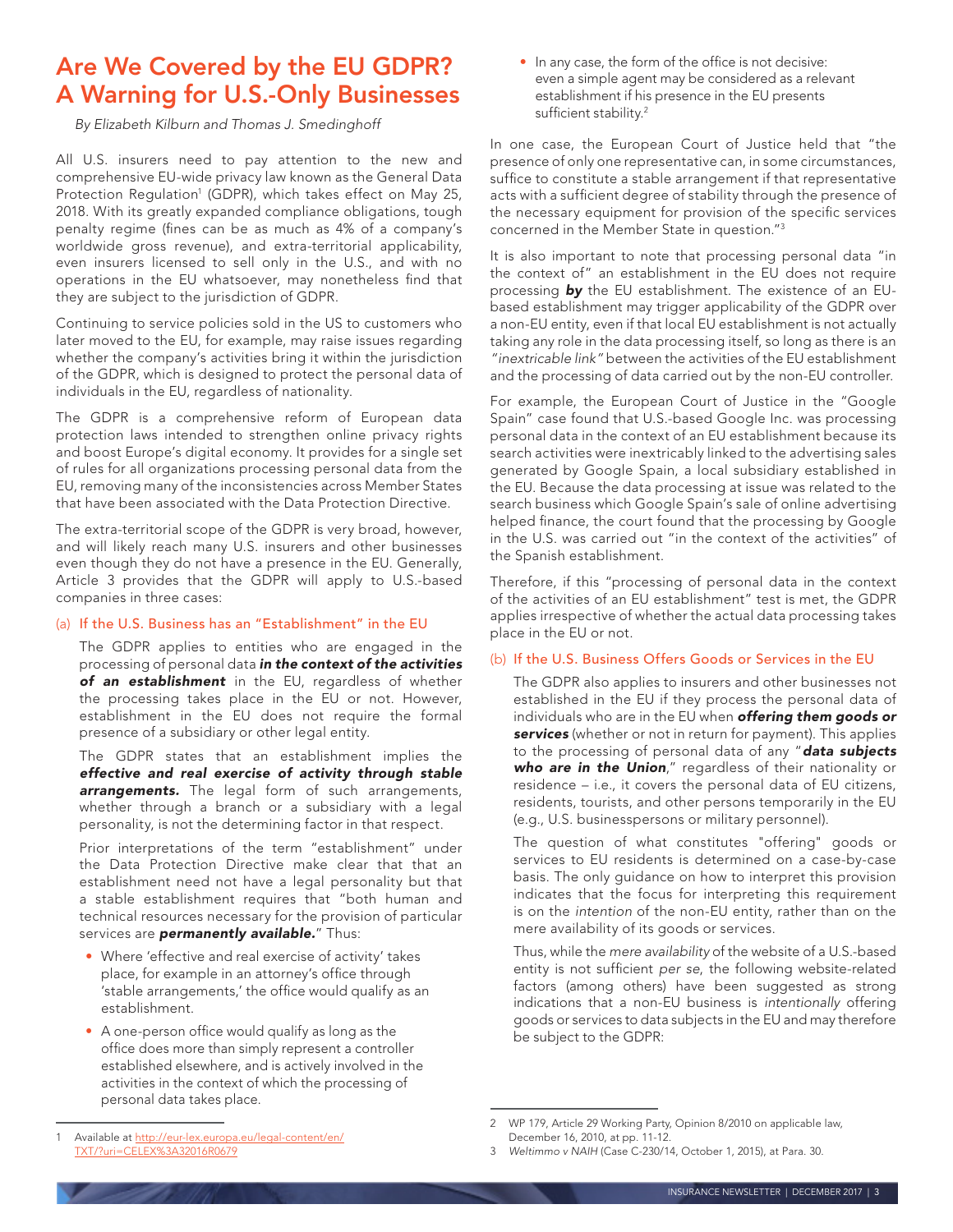- Use of the language of an EU Member State (if the language is different than the language of the business' home state);4
- Use of the currency of an EU Member State (if the currency is different than the currency of the business' home state);
- Use of a top-level domain name of an EU Member State;
- Mentions of customers based in an EU Member State; or
- Targeted advertising to consumers in an EU Member State.

A key question for insurers may well be the extent to which they offer goods or services to US-based customers who later move (either temporarily or permanently) to the EU, whether such services are offered through their website or other means.

#### (c) If the U.S. Business Monitors the Behavior of Individuals in the EU

Insurers and other businesses that are not established in the EU, and that do not offer goods or services in the EU, will nonetheless be subject to the GDPR if they process personal data *in connection with the "monitoring" of the*  **behavior** of EU data subjects.<sup>5</sup>

The question of what constitutes "monitoring" is determined on a case-by-case basis, but analysis of the GDPR establishes that monitoring appears to be focused on internet activity that includes both:

- **tracking** an individual on the internet; and
- the use of data processing techniques to **profile** such individuals in order to analyze or predict personal preferences, behavior and attitudes.

The GDPR defines profiling to be any form of automated processing of personal data "to evaluate certain personal aspects relating to a natural person, in particular to analyse or predict certain aspects concerning that natural person's performance at work, economic situations, health, personal preferences, interests, reliability, behaviour, location or movement."

Accordingly, it would seem that monitoring requires not only the gathering of personal data involving personal aspects of natural persons, but the automated processing of such data for the purpose of making decisions about the data subjects.

At this point, however, it is unclear exactly how detailed the monitoring of a data subject must be in order to trigger the application of the GDPR.

Any U.S. business which falls in to one of these three categories must start taking measures *now* to ensure it will be fully compliant by 25 May 2018.

### <span id="page-3-0"></span>Developing Cybersecurity Requirements in Banking, Insurance and Other Financial Services

#### *by Theodore P. Augustinos*

The financial services industry has been dealing with requirements for cybersecurity since 1999, but 2017 brought new, significant, and proliferating obligations. The bar for the whole industry was clearly raised by the unilateral action of the New York Department of Financial Services (DFS), which adopted a new regulation, Cybersecurity Requirements for Financial Services Companies (23 NYCRR 500), effective March 1, 2017. The DFS Cybersecurity Regulation imposes significant new responsibilities on DFS licensees (which includes insurers and producers, banks, mortgage lenders and brokers, and others) over a transition period ending in 2019.

Taking up the mantle, the National Association of Insurance Commissioners (NAIC), which had been working on a model information security law for two years, essentially scrapped its prior drafts and, in October 2017, adopted much of the terminology and concepts of the DFS Regulation to promulgate a model law that would not create substantial inconsistencies with the DFS. In fact, a drafter's note to the NAIC Model specifies that compliance with the DFS Regulation would be deemed compliance with the NAIC Model. There are, however, important differences and distinctions between the two regimes, and it is certainly possible that states will adopt the NAIC Model with their own revisions that could create additional inconsistencies, which would complicate compliance, and drive up the cost.

The NAIC Model, if and as adopted into law by the various states, would apply to licensees of state insurance regulators. The DFS Regulation applies to all DFS licensees (as well as those required to obtain DFS permits, registrations, and other authorizations), including licensees in the insurance, banking and other financial services industries, but does not include securities firms, which are not, in New York, licensed by the DFS. It is interesting to note that the Colorado Division of Securities and the Vermont Securities Division have adopted regulations, similar in many respects to New York's, but specific to the securities industry. Between the NAIC Model and other state initiatives, the technical cybersecurity requirements for the financial services industry may certainly be expected to proliferate. Even for financial services participants outside the insurance industry, and for those in jurisdictions that may not take immediate action to adopt the NAIC Model, a review of the new duties would be well-advised, as the themes, if not the actual technical requirements, should be addressed in any serious cybersecurity program.

The following is a description of some of the critical provisions of the DFS Regulation and the NAIC Model, and the differences and nuances between them.

1. Information Security Program. Both the DFS Regulation and the NAIC Model require the adoption of an Information Security Program (called a Cybersecurity Program in the DFS Regulation) to govern the protection of data and systems. One of the important developments of the DFS Regulation and the NAIC Model is the recognition that cybersecurity must go further than protection of information, and must protect information and operating systems. Both the

<sup>4</sup> See, e.g., the CJEU's ruling in Weltimmo (Case C230/14), which emphasized that if a company operates a service in the native language of a country (in that case a Slovakian property advertising service operating in Hungary) it could be held accountable to that country's data protection authority.

<sup>5</sup> GDPR Article 3(2)(b) provides that: "This Regulation applies to the processing of personal data of data subjects who are in the Union by a controller or processor not established in the Union, where the processing activities are related to: . . . (b) the monitoring of their behaviour as far as their behaviour takes place within the Union."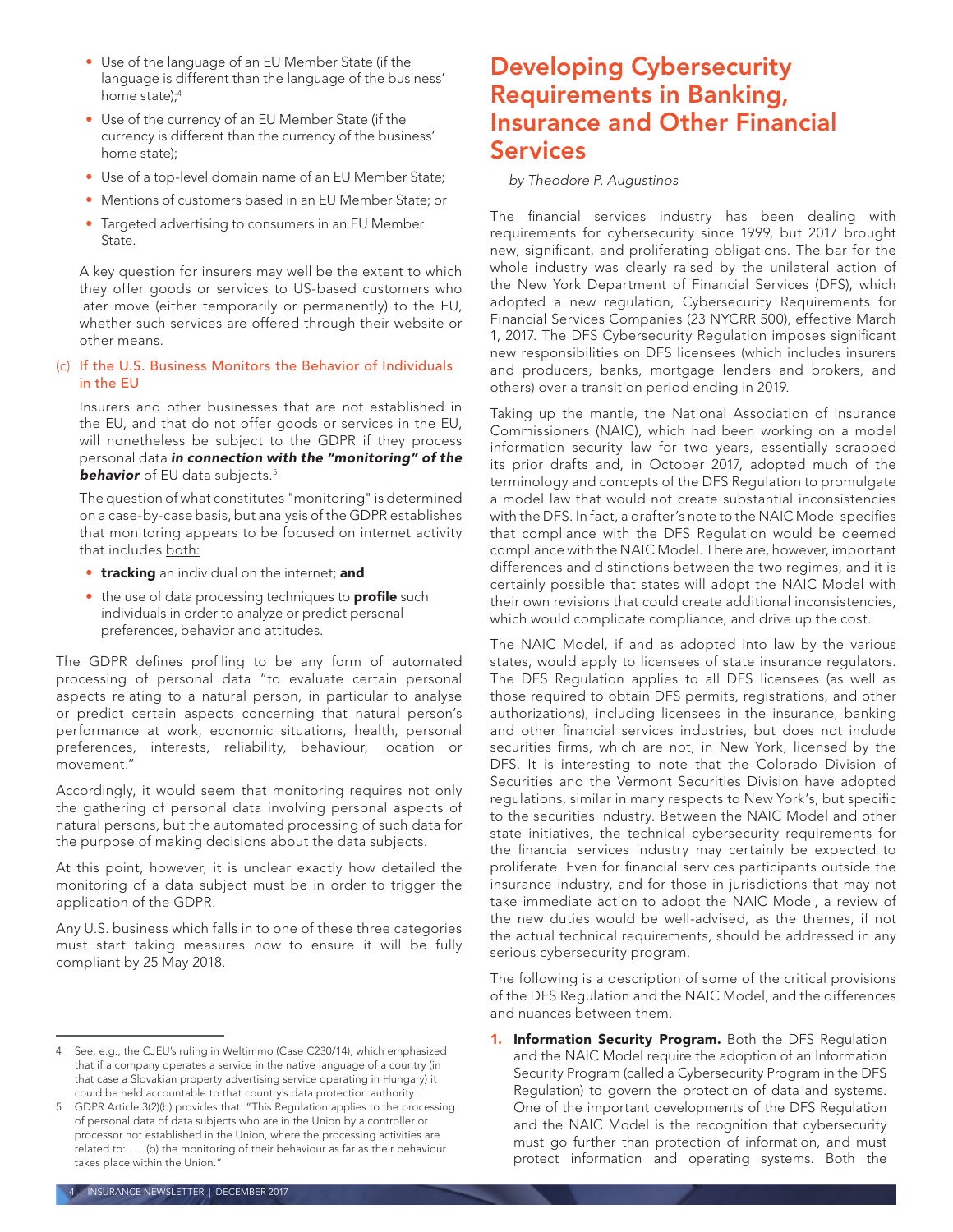NAIC Model and the DFS Regulation contemplate that the program should take into account the size and sophistication of the licensee, and the nature of its risks, although the NAIC Model is more explicit on this point.

- 2. Risk Assessment. Under both regimes, the Information Security Program itself, and the other, related policies and procedures, are to be based on a risk assessment. The DFS Regulation is far more specific on the technical requirements for a risk assessment, including that it must be conducted in accordance with written policies and procedures.
- **3. Qualified and Trained Personnel.** As cybersecurity cannot be addressed with exclusively technical solutions, and as human error plays so prominently as a cause of compromises, both the DFS Regulation and the NAIC Model impose responsibilities related to personnel. The DFS obligations concerning personnel are far more exacting and onerous, but both require the designation of a specific person to be responsible for cybersecurity, and the implementation of awareness training for all personnel.
- 4. Access Control. A key element of any cybersecurity program, controlling access to information systems, is a specific requirement of both the DFS Regulation and the NAIC Model.
- **5. Encryption.** While the NAIC specifically requires encryption only of certain data transmitted over a public network, and stored on laptops and other mobile devices, the DFS Regulation also requires encryption of data at rest (e.g., on desktops and servers, or in storage), with some flexibility for compensating controls where encryption is not feasible.
- **6. Notification of certain Cybersecurity Events.** Consistent with the new European regime under the General Data Protection Regulation, both the DFS Regulation and the NAIC Model require notification to the regulator of certain compromises of data and systems within 72 hours. Both also leave the obligation to notify affected individuals and other parties to the general breach notification statutes, except that the NAIC Model also requires 72 hour notice by reinsurers to ceding insurers.
- 7. Annual Certification of Compliance. Under both the DFS Regulation and the NAIC Model, annual certificates of compliance must be filed with the regulator. It is important to note, however, that the certification requirement of the NAIC Model applies only to insurance companies, and not to other licensees such as producers and others.
- 8. Exemptions. Both the DFS Regulation and the NAIC Model contain exemptions for certain reinsurers, captives and others, but the DFS Regulation contains several additional, important exemptions. For example, while the NAIC Model would exempt licensees with fewer than 10 employees, the small business exemption of the DFS Regulation also contains an asset and revenue threshold below which a business is exempt. This could reflect the fact that the NAIC Model has expressly provided that its obligations are to be based on the size and sophistication of the licensee; the DFS Regulation has less built-in flexibility. It is important to note that the DFS exemptions for certain covered entities are only partial, and still require compliance with significant elements of the DFS Regulation. Significantly, the NAIC Model exemptions are self-executing, while several of the exemptions under the DFS Regulation require the filing of a notification of exemption.

## <span id="page-4-0"></span>Equifax Lax About Hacks, Says Shareholder Lawsuit

*by Molly McGinnis Stine and Bilal Zaheer* 

In early September, Equifax disclosed a now well-known data breach that ultimately affected a reported 146 million customers in the United States. The breach allegedly occurred in May 2017, as a result of an online security flaw that was known to the company by March 2017 but that was not properly fixed. In late July, the company noticed suspicious traffic on its system. Ultimately, the breach was discovered, and the software flaw addressed, but not before the names, addresses, social security numbers and other personal information of millions of customers were stolen. The stock market's reaction to the news



Locke Lord is pleased to be celebrating the 10-year anniversary of *[InsureReinsure.com](http://InsureReinsure.com)*. With more than 4,300 blog posts over the past 10 years, we strive to continue to provide information about all aspects of the insurance and reinsurance industry.

Locke Lord's firm-wide team of more than 85 insurance lawyers have a breadth and depth of experience that touches on every aspect of the insurance and reinsurance industries.

[Subscribe](http://www.insurereinsure.com/?view=subscribe) to receive automatic emails on the latest information posted to **[InsureReinsure.com](http://InsureReinsure.com)**.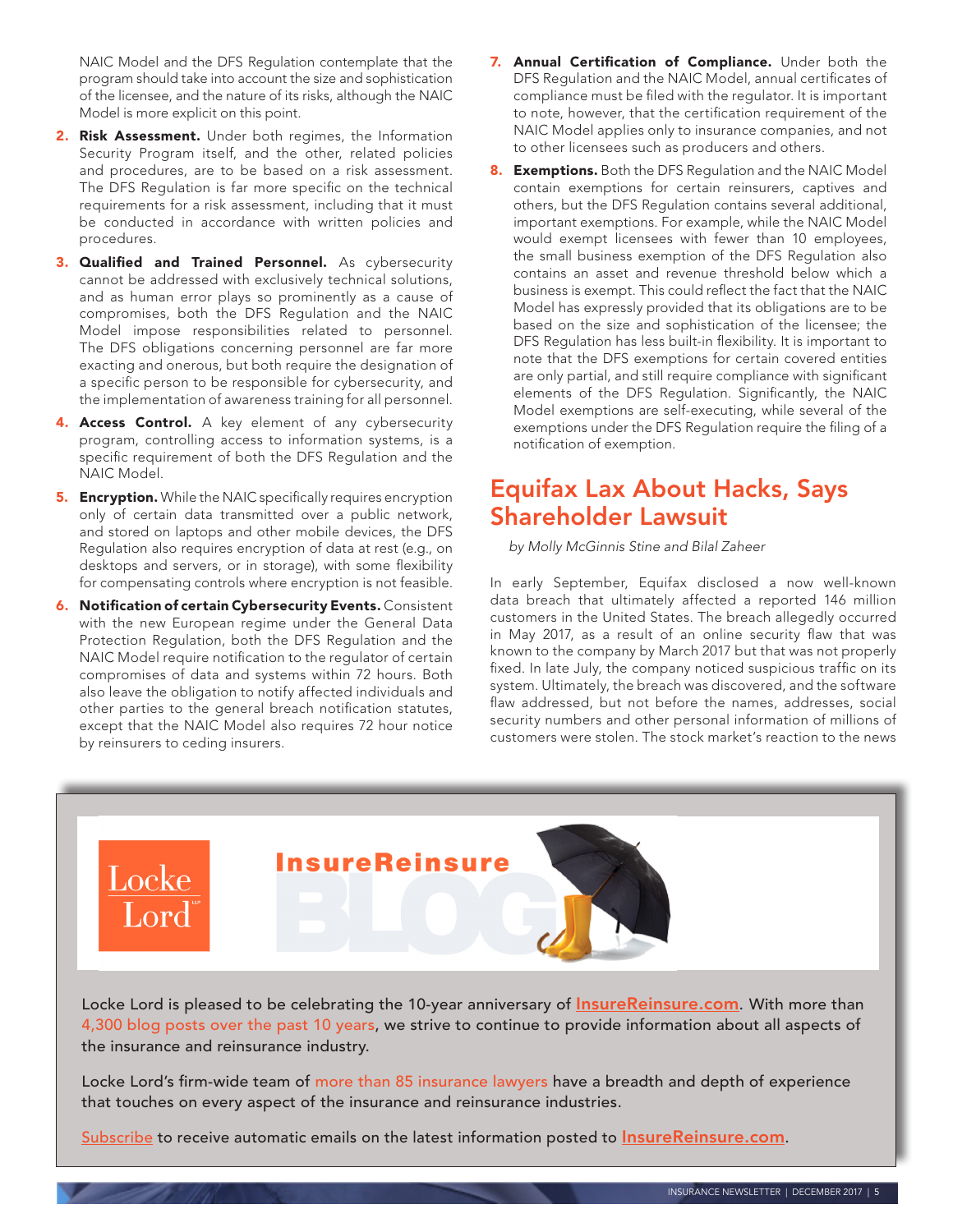of the Equifax data breach was immediate – the company's share price plunged over 15% within days of the announcement.

That led to a group of Equifax shareholders promptly filing a class action against the company, its (now former) CEO and its CFO in a Georgia federal district court, alleging fraud under federal securities laws and seeking to recover damages. The [complaint](https://drive.google.com/file/d/0ByaY0P9LR78xeXhNbi1oX2pBRGM/view) alleges, among other things, that "(1) the Company failed to maintain adequate measures to protect its data system; (2) the Company failed to maintain adequate monitoring systems to detect security breaches; (3) the Company failed to maintain proper security systems, controls and monitoring systems in place; and (4) as a result of the foregoing the Company's financial statements were materially false and misleading at all relevant times."

To date, shareholder lawsuits in the wake of data breaches, especially suits alleging securities fraud claims, have been relatively rare. And as we noted [previously,](http://www.lockelord.com/newsandevents/publications/2017/05/if-at-first-you-dont-succeed) derivative lawsuits filed to date have not fared well in court, with most having been dismissed in the initial stages.

The circumstances of the Equifax breach could make this case different. To begin with, one of the reasons shareholders have generally not filed securities class actions after a data breach is that the affected company did not experience a meaningful drop in share price and so there were insufficient damages to pursue in litigation. Here, Equifax's stock priced dropped 15% the day after the breach was announced and dropped even further in the week after the announcement. The current stock price remains below the price prior to disclosure of the incident.

In addition, media reports indicate that three Equifax executives sold their company stock shortly after the company discovered the security breach but before the breach was disclosed to the public. The amount of stock sold was about \$2 million. A special committee comprised of independent board members has investigated the stock sales and recently issued a report stating that the executives were unaware of the breach at the time they sold their stock. Nevertheless, shareholder allegations to the contrary could be enough to take the case into the discovery phase.

Finally, the seriousness of the breach (nearly half of all Americans affected), combined with the fact that Equifax's business is based on securing and protecting customer information, may lay the groundwork for a derivative lawsuit claiming breach of fiduciary duty against Equifax's directors and officers that could survive the initial pleadings hurdles that stymied similar lawsuits brought against directors and officers of Target, Wyndham and Home Depot (no such lawsuit against Equifax directors and officers has been filed yet).

As of the date of this article, derivative lawsuits against directors and officers of Wendy's and Yahoo!, seeking damages in connection with data breaches experienced by those companies, remain pending. Moreover, a derivative lawsuit against Home Depot that was initially dismissed on the pleadings recently settled for \$1.125 million after the shareholders sought to appeal dismissal. Thus, it remains worthwhile to keep an eye on the progression of these lawsuits.

### <span id="page-5-0"></span>Group P&C Insurance: Admitted and Surplus Lines Issues

*by Zachary N. Lerner* 

For decades, group insurance coverage has been an attractive vehicle for the placement of certain property and casualty insurance products. On the carrier side, loss experience may be more favorable when aggregating similar insureds under a master insurance policy, resulting in cheaper premiums for consumers. On the producer side, the use of group P&C coverage helps achieve product distribution efficiencies and may result in fewer regulatory burdens and paperwork, in addition to the added benefit of marketing an aggregated risk platform to an insurer rather than presenting risks on an individual basis.

When the 1980s rolled around, the lack of affordable and available commercial liability insurance coverage become sufficiently apparent that Congress passed the Federal Liability Risk Retention Act of 1986 to increase the availability of such coverage and decrease associated costs. A driving impetus for the passing of the LRRA was to minimize state-law barriers to marketing commercial liability insurance on a group or group-like basis. To achieve these ends, the LRRA provides a degree of federal preemption from state insurance regulation through the establishment of risk purchasing groups (RPGs) and risk retention groups (RRGs). The LRRA does not set forth a regulatory framework under which RPGs and RRGs must operate, but rather allows for the operation of such groups free from certain state insurance laws that would otherwise apply and act as hurdles for achieving the desired effects of the LRRA.

The LRRA does not, however, allow for RPGs to procure on behalf of their members or RRGs to provide to their members property insurance coverage. Furthermore, many of today's commercial insurance liability products are offered through non-LRRA groups operating exclusively under state law without the benefit of the LRRA's state law preemption. As a result, the marketplace is teeming

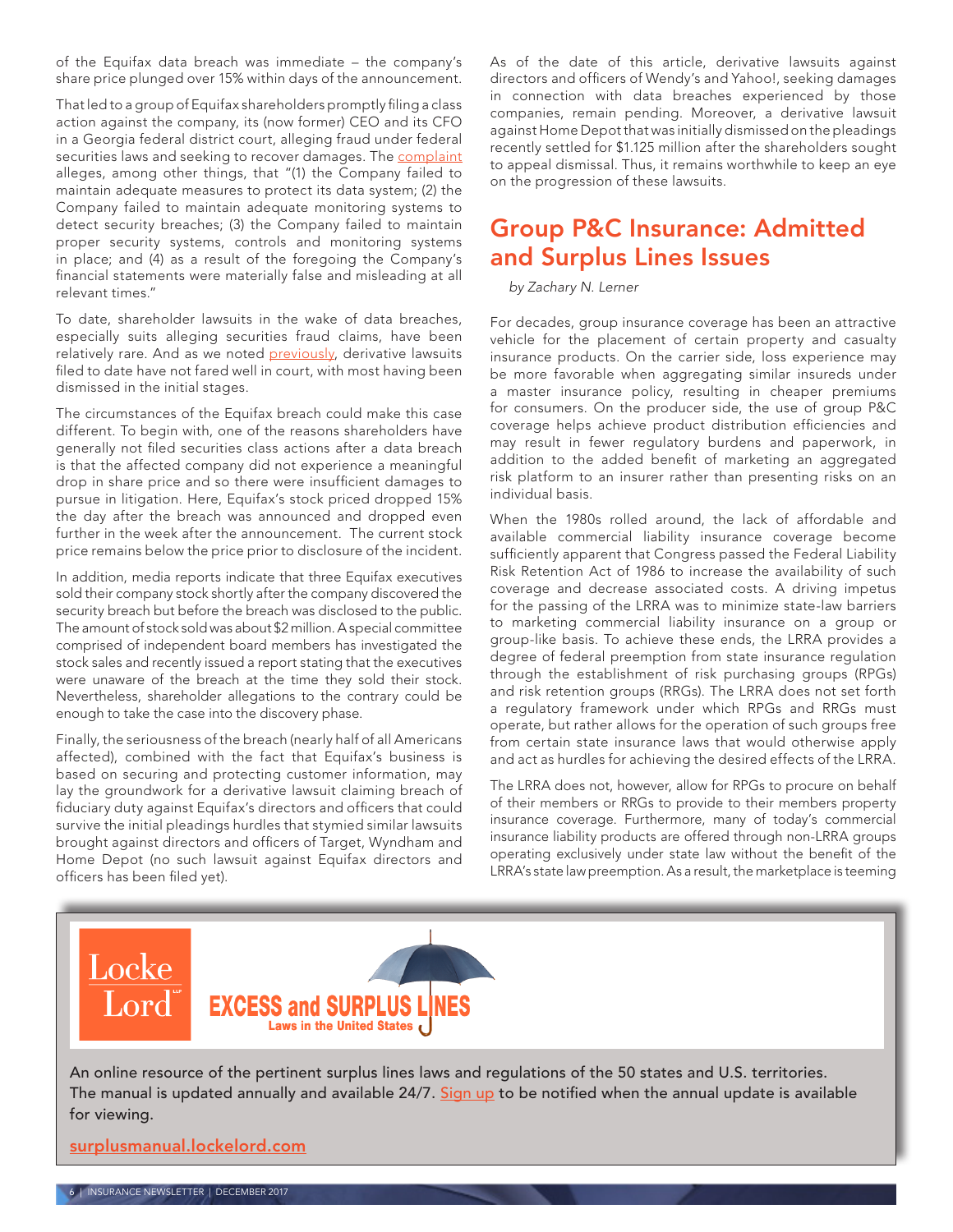with a variety of P&C group insurance structures offering a variety of coverages and subject to different, and perhaps in violation of some, state insurance regulatory requirements or prohibitions.

While there are many different forms P&C insurance groups can take, one common theme among all of them is the desire to avoid burdensome state insurance regulation. As a result, there has been an increasing trend in the industry to defer to the "home state" of the master or group insurance policyholder to determine which jurisdictions' laws governing the group (whether it be a RPG or RRG under the LRRA, or an association or similar insured aggregation entity under state insurance law), and to interpret both federal and state law to preempt the jurisdictional reach of other states where members of the group may reside.

Recently, some states have been taking a closer look at some of the group P&C insurance coverage arrangements. This article identifies some of the important issues for insurers and producers to consider, both in the admitted and surplus lines insurance markets, as to the regulation of LRRA and permissible state insurance law groups in connection with commercial insurance programs.

### RPGs and RRGs Under LRRA

Scope of RPG Preemption and Applicability of Local State Law

If a group is established as a RPG under the LRRA, it may purchase (although, as it not an insurance carrier, may not itself provide) commercial liability insurance coverage on a group basis for its members and is "exempt from any State law, rule, regulation or order to the extent that [it] would ... otherwise discriminate against a purchasing group or any of its members."1 The LRRA also preempts states from, among other things, prohibiting insurers from providing insurance coverage and rates exclusive to RPGs based on collective loss experience or from applying seasoning requirements to the minimum tenure of existence of a RPG. However, other than the specifically enumerated preempted actions under the LRRA, states generally have the right to regulate RPGs.

It is important to note, however, that simply determining that a RPG has complied with the laws of its home state that are not preempted by the LRRA is not always sufficient to comply with all applicable laws. For example, on the admitted side, guidance in a number of states indicates that such states impose their insurance rate and policy form filing requirements on coverage issued to RPGs for their members that reside in their states. As a result, because surplus lines insurance carriers need not generally file insurance rates and policy forms, multistate programs underwritten by surplus lines insurers through RPGs will likely reach the market faster as forms and rates will not need to be approved in every state.

While the surplus lines insurance route is sometimes more expeditious and efficient, RPGs do face some regulatory issues unique to the surplus lines insurance market when coverage is procured on a nonadmitted basis. Many RPGs act under the (often incorrect) assumption that surplus lines insurance requirements only apply to the state of the RPG's domicile. In fact, most states have specific laws requiring that the market unavailability affidavit and declination requirements applicable to surplus lines insurance brokers be fulfilled as to each certificate holder residing in such state that purchases coverage through the RPG, as opposed to fulfilling the affidavit and declination requirements only once for the RPG itself in its domiciliary state.2 Furthermore, state law establishing additional restrictions on surplus lines insurance placements, depending on the jurisdiction, may also apply in the RPG context as well, such as local requirements that certain kinds of coverages be procured from the admitted market.

RPGs also face surplus lines insurance tax implications that will often require taxes to be allocated among states in proportion to where the insured risks reside. For example, the Excess Lines Association of New York notes that "other states may handle [RPG] filings differently and consider the 'insured's home state' to be the state where the [RPG] is headquartered" but nevertheless requires that surplus lines broker taxes be paid "only to New York for New York 'home stated' [RPG] members."3 By contrast, some other states take the opposite view that surplus lines broker taxes need only be paid to the home state of the RPG, the master policyholder.

#### Scope of RRG Preemption and Applicability of Local State Law

RRGs, in contrast to RPGs, are captive insurers controlled by their owners and provide coverage to members through the diffusion of liability risks across such members. The LRRA affords RRGs federal preemption protection, and such preemption is in many ways much broader than what the LRRA affords to RPGs. The general rule as to RRGs is that all nondomiciliary state insurance laws are preempted other than express exceptions identified in the LRRA. In particular, all states (other than the domiciliary state of the RRG) are preempted from regulating the operation of a RRG, except for specifically noted purposes, such as mandating compliance with unfair insurance claims practices statutes and registration requirements.

However, LRRA also provides that "[t]he terms of any insurance policy provided by a [RRG] ... shall not provide or be construed to provide insurance policy coverage prohibited generally by State statute ... ."4 As such, LRRA specifically recognizes the rights of nondomiciliary states to enforce at least some local insurance laws other than as expressly permitted under Section 3902 of LRRA.

The result has been two decades of sparse, but telling, court decisions reflecting the ability of states to enforce state-specific restrictions on RRGs notwithstanding the LRRA's preemption language. For example, under *Wadsworth v. Allied Prof'ls Insurance Co.*, 748 F.3d 100 (2d Cir. 2014), the Second Circuit was asked to determine whether a New York insurance statute giving an injured party the right to sue an insurer for satisfaction of a judgment obtained by the injured party against the insurer's customer, the insured tortfeasor, applies to RRGs. The court found that this statute "specifically governs the content of insurance policies, requiring insurers to place in their New York contracts a provision that is not contemplated by the [LRRA]" and thus is preempted. By contrast, *Zeigler v. Hous. Auth. Of New Orleans*, (La. App. 4 Cir., 2016) addressed a substantially similar fact pattern as seen in *Wadwsorth* and found that the LRRA does not preempt a state's right to impose a "direct action" statute on a RRG. Some courts have tried to draw a

<sup>2</sup> New York alleviates this requirement somewhat, allowing for the affidavit to be "executed and filed by the licensee on behalf of more than one member of a purchasing group, where liability insurance for such members was procured during the 30 days prior to the filing of the affidavit ...." N.Y. Comp. Codes R. & Regs. tit. 11, § 301.06.

<sup>3</sup> ELANY Bulletin No. 2011-29.

<sup>4</sup> 15 U.S.C.A. § 3905(c).

<sup>1</sup> 15 U.S.C.A. § 3903.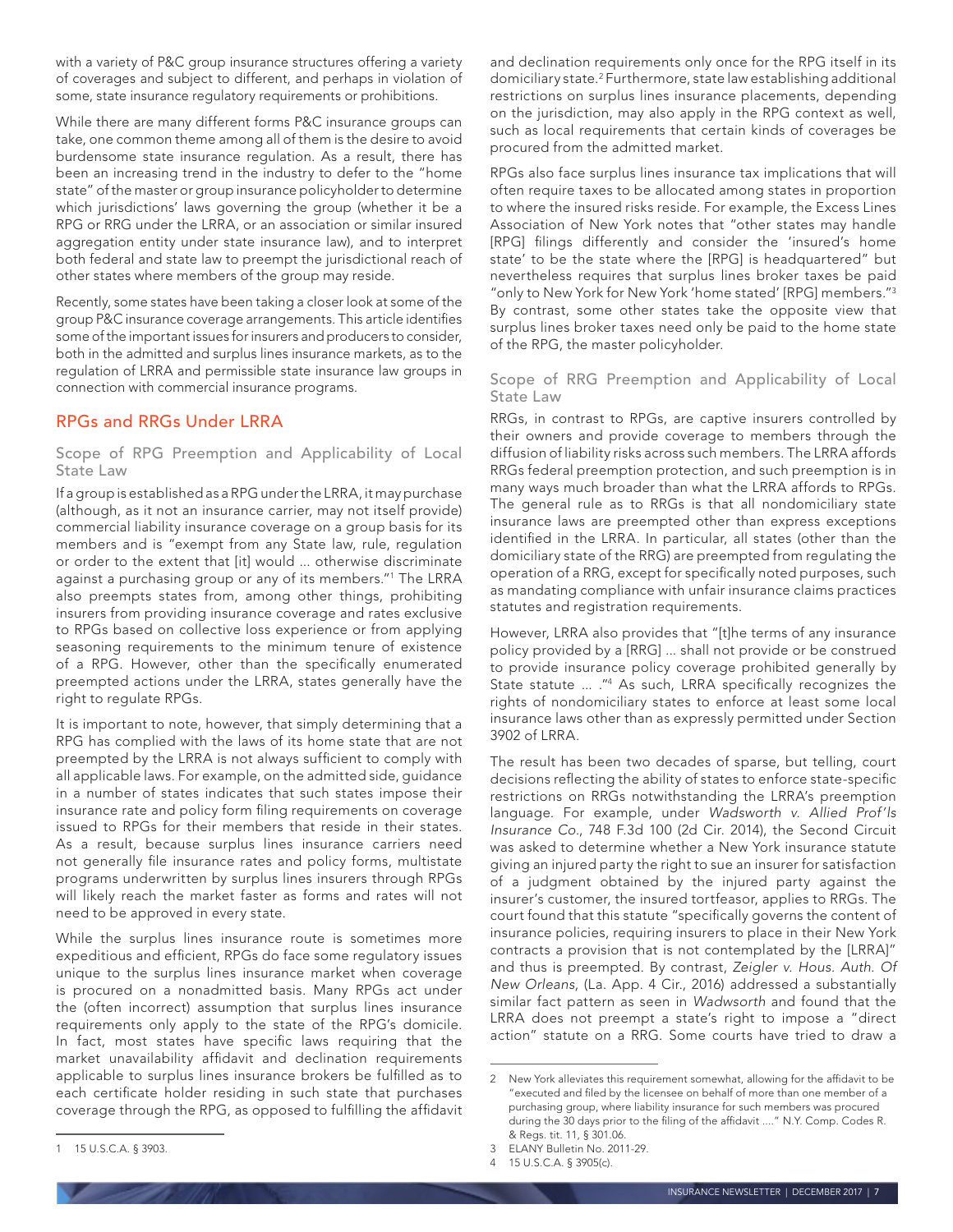distinction between laws actually affecting coverage under an insurance policy versus laws affecting procedure or form; under *Speece v. Allied Professionals Insurance Co.*, 853 B,W,2d 169 (Neb., 2014), the court found that the LRRA preempted a state prohibition against the inclusion of mandatory predispute arbitration clauses in insurance policies, concluding that the LRRA's preemptive scope does not extend to laws affecting actual coverage, but that an arbitration clause "does not concern much less prohibit the coverage provided, but instead governs how disputes between the parties are to be resolved."

What do the RRG cases tell us? In short, that courts differ throughout the country on the preemptive scope of the LRRA regarding when states may enforce their insurance laws as to an RRG's members residing within their borders. The existing case law suggests that the LRRA preempts state regulation of insurance policy terms that do not impact the coverage itself (such as anti-arbitration provisions and cancellation/nonrenewal provisions), whereas statutes targeting specific scope of coverages (such as prohibitions against insuring punitive damages, which have broad, localized public policy implications) would not be preempted by the LRRA. Congressional reports prepared before passage of the LRRA evidence this intent.5 However, such distinction is certainly not uniform throughout the country.

### Non-LRRA Groups Established under State Law

Many P&C insurance programs continue to operate outside of the scope of LRRA for a variety of reasons, including curtailing costs and expediting entry into the marketplace by avoiding RPG registrations in member states, and the inclusion of types of coverages outside the scope of LRRA, such as property or any other type of nonliability commercial insurance. Furthermore, a handful of states lack robust statutory insurance group frameworks, which may lead to the impression that non-LRRA groups are minimally regulated. This assumption, however, can lead to major pitfalls down the road.

One practical implication of the LRRA's preemption of state prohibitions on selling group commercial liability insurance is that, when coverage is issued through an RPG or by a RRG, grouping of unrelated member insureds without common insurable (jointly owned) interests is permissible. A non-LRRA group, which thus lacks the federal preemption protections of LRRA, must be wary of state "fictitious group" insurance laws

that vary across jurisdictions. Some states generally prohibit the use of fictitious grouping for insurance purposes without defining what a "fictitious group" actually is, while other states have more specific definitions. For example, in Georgia, a fictitious group is considered "any grouping by way of membership, nonmembership, license, franchise, employment contract, agreement, or any other method or means resulting in unfair discrimination."6 Many states go a step further than Georgia and prohibit any P&C insurance grouping unless there is a common insurable interest among the members of the insured group.7 There are even states that identify only certain kinds of coverages that may be offered on a group insurance basis. For example, in New York, "group" P&C insurance coverage may only be written through a "safety group", a "mass merchandising" or a similar plan where policies are individually underwritten as to each group member; otherwise, P&C insurance group programs in New York may only be written with respect to groups comprised solely of public entities, nonprofit organizations and educational not-for-profit corporations.8

When a group intends to procure property insurance coverage on behalf of its members, additional state insurance law restrictions may apply. For example, a number of states expressly prohibit the procurement of property insurance coverage in the group context altogether, irrespective of whether such coverage is issued to a bona fide group, and will often expressly extend such prohibition to the surplus lines insurance market as well.<sup>9</sup> Some jurisdictions, even if their statutes are silent, have internal "desk drawer" rules whereby state insurance departments take the position that group property insurance coverage is impermissible.

Should coverage be lawfully issued to a non-LRRA insurance group, attention must also be given to the laws of each state where an insurance certificate holder resides. For example, in Washington, "[no] master policy or series of policies *or certificates of insurance* of property, inland marine, casualty or surety insurance" may be issued in the state without abiding by applicable group laws (emphasis added). States sometimes enforce their state-specific coverage restrictions on certificate

barred under the Tennessee Unfair Trade Practices Act.")

Locke **NAIC National Meeting G** Lord

An online resource for those interested in the NAIC National Meetings. Locke Lord's custom Restaurant & Entertainment Guide provides helpful information and suggestions on things to do while you are visiting the National Meeting host cities.

[naic.lockelord.com](http://naic.lockelord.com)

<sup>5</sup> See, e.g., House Report No. 99-865 (September 23, 1986) (indicating that a RRG "may not provide coverage prohibited by State statute or declared unlawful by the highest court of the State whose law applies. Possible examples include coverage for punitive damages, or for intentional, fraudulent, or criminal conduct.")

<sup>6</sup> Ga. Code Ann. § 33-6-5(4)(B)

<sup>7</sup> See, e.g., Idaho Code Ann. § 41-1317(1) (defining a "fictitious group" as a group "in which members of such group do not have a common insurable interest as to the subject of the insurance and the risk or risks insured or to be insured."

<sup>8</sup> N.Y. Insurance Law § 3435(a).

<sup>9</sup> See, e.g., Tennessee Interpretive Opinion No. 05-15 ("[t]he issuance of a group property surplus lines policy in itself makes a preference or distinction in favor of that group in so offering. Accordingly, group property surplus lines insurance policies are generally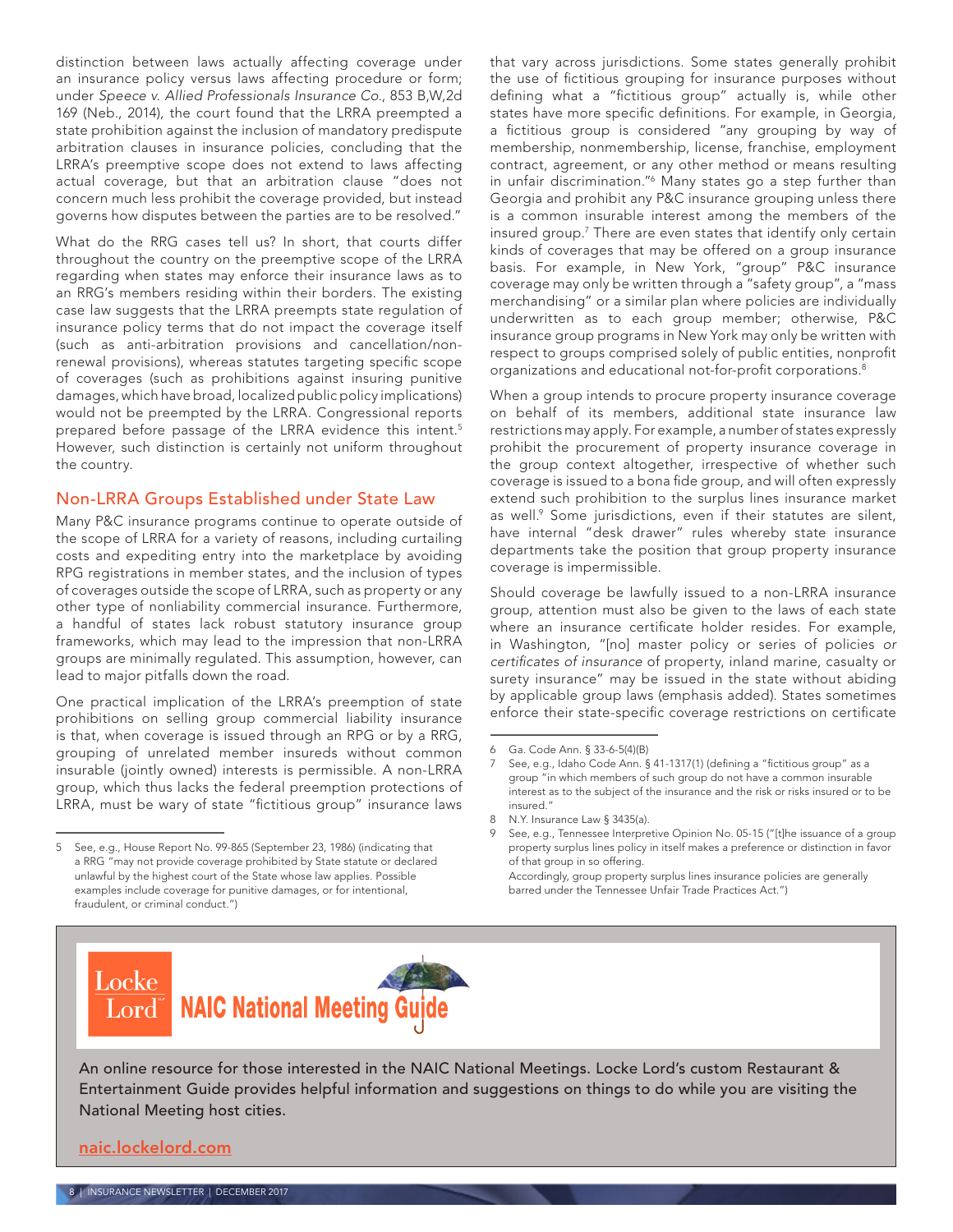holders as well, including prohibitions on aggregate limits and deductibles shared between members of the group, restrictions against insuring against punitive damages, and applicability of cancellation and nonrenewal standards.

Insurance producers should also be aware of local state restrictions on non-LRRA insurance groups. For example, even if the master insurance policyholder's home state allows for the charging to an insured of insurance-related broker fees, the practice may be prohibited with respect to a certificate holder residing in a state that disallows such charge. By contrast, a number of jurisdictions will instead defer to the laws of the home state of the master policyholder altogether.

Even if all fictitious group and local state insurance law issues are reconciled, the surplus lines insurance market faces an additional challenge with respect to allocation of surplus lines insurance broker taxes, With respect to individual surplus lines insurance policies, the Nonadmitted and Reinsurance Reform Act of 2010 dictates that all surplus lines insurance broker taxes must be paid to the "home state" of the insured or, if 100 percent of the premium of the insured risk is located outside of the state in which the insured's principal place of business or residence is located, then the state where the greatest percentage of the insured's total premium is located. Some states interpret the NRRA to apply in the group insurance context as well and allow for surplus lines insurance broker tax to be paid solely to the home state of the master policyholder. Other states, like Tennessee, take the position that "group surplus lines certificates of insurance issued to citizens [in the state] ... are considered insurance policies ... and are subject to [the state's] gross premium taxation payment requirements."<sup>10</sup> The surplus lines insurance broker is traditionally the party responsible for payment of such tax and should be aware of the positions of each state as to the taxation of surplus lines insurance premiums; however, in instances where an insured directly procures coverage on a group insurance basis through the process commonly known as "independent procurement", the insured is usually the taxpayer responsible for the payment of an independently procured insurance tax and will need to pay special attention to the laws of each state.

### Conclusion and Lessons Learned

Group P&C insurance offers many tangible advantages over traditional individualized coverage, including favorable premiums, efficiencies and economies of scale. Sometimes, group insurance programs offer the added benefit of reduced regulatory scrutiny (particularly with respect to prohibition of discrimination against LRRA-based groups by the states). However, the reality is that P&C insurance group offerings sometimes lead to more regulatory questions across both the admitted and surplus lines insurance markets and require insureds, insurers and producers alike to be acutely aware of local state law. This article is not meant to dissuade insurance carriers or producers from contemplating or offering group P&C insurance coverage, but rather to illuminate just some of the prevalent issues seen today that require a nuanced understanding of how the states view such products and where the market is heading. As group insurance continues to expand within the P&C sphere, we fully expect to see the states issue further clarity on a host of these issues through new statutes, regulations, bulletins and opinions alike in the months and years to come.

## <span id="page-8-0"></span>ACCOLADES

- Locke Lord has been ranked among the top 40 law firms for client service performance by BTI Consulting Group in its new report, "[BTI Client Service A-Team 2018](https://www.lockelord.com/newsandevents/news/2017/11/locke-lord-ranked-among-top-law-firms)."
- Locke Lord's Insurance Law was recognized by [U.S. News/](https://www.lockelord.com/newsandevents/news/2017/11/locke-lord-recognized-by-us-newsbest-lawyers) [Best Lawyers](https://www.lockelord.com/newsandevents/news/2017/11/locke-lord-recognized-by-us-newsbest-lawyers) in the National Tier 1 ranking and the Metropolitan Tier 1 Ranking for Chicago
- Locke Lord Receives Perfect Score in Human Rights [Campaign Foundation's 2018 Corporate Equality Index](https://www.lockelord.com/newsandevents/news/2017/11/locke-lord-receives-perfect-score-in-human-rights)

## <span id="page-8-1"></span>ARTICLES & QUOTES

- [Alan Levin](https://www.lockelord.com/newsandevents/publications/2017/11/~/link.aspx?_id=5DA0A38A7C81480AB89F0D936792499C&_z=z) and [Aaron Igdalsky](https://www.lockelord.com/newsandevents/publications/2017/11/~/link.aspx?_id=D26267E723E641E18125DB4CA701A5F2&_z=z) *(both Hartford)* co-authored ["At the Intersection,](https://www.lockelord.com/newsandevents/publications/2017/11/at-the-intersection)" Best's Review, November 2017
- [Theodore Augustinos](https://www.lockelord.com/professionals/a/augustinos-theodore-p) *(Hartford)* quoted in ["The SEC](https://s3.eu-west-2.amazonaws.com/acuris-live/Toppan Vinntage_2017_newsletter 4_Final LR (update).pdf)  [Breach and the New Age of Cybersecurity,](https://s3.eu-west-2.amazonaws.com/acuris-live/Toppan Vinntage_2017_newsletter 4_Final LR (update).pdf)" Mergermarket Cybersecurity Report, November 27, 2017
- [Kyle Foltyn-Smith](https://www.lockelord.com/newsandevents/publications/2017/11/~/link.aspx?_id=306E2815C87D46B0920E24950B10F6CE&_z=z) *(Los Angeles)* authored ["Grapes](https://www.lockelord.com/newsandevents/publications/2017/11/grapes-of-wrath)  of Wrath: Insurance Fallout from the Wine Country [Wildfires,](https://www.lockelord.com/newsandevents/publications/2017/11/grapes-of-wrath)" Insurance Journal, November 20, 2017
- [Theodore Augustinos](https://www.lockelord.com/professionals/a/augustinos-theodore-p) *(Hartford)* authored ["Forward](http://lnet/Firm/Documents/InTheNews/BestsReview-2017RegLaw-Augustinos.pdf)  [Vision: New York's Cybersecurity Regulation Imposes a](http://lnet/Firm/Documents/InTheNews/BestsReview-2017RegLaw-Augustinos.pdf)  [Series of Deadlines](http://lnet/Firm/Documents/InTheNews/BestsReview-2017RegLaw-Augustinos.pdf)," Best's Review, November 2017
- [Jonathan Bank](https://www.lockelord.com/newsandevents/news/2017/10/~/link.aspx?_id=FFC6132250334CBAA55140DF217F04DC&_z=z) and [Al Bottalico](https://www.lockelord.com/newsandevents/news/2017/10/~/link.aspx?_id=A6B589C47CBC447C9936716888930EC6&_z=z), *(both Los Angeles)* **COLLEGATE CONTROLLEGATE CONTROLLEGATES** [poised for take-off](https://insuranceday.maritimeintelligence.informa.com/ID054932/Rhode-Island-legacy-transfer-market-poised-for-takeoff)," Insurance Day, October 26, 2017
- [Thomas Sherman](https://www.lockelord.com/professionals/s/sherman-thomas-d) *(Atlanta)* commented in The Deal Pipeline on NAIC's Adoption of the Cybersecurity Model Act on October 24, 2017
- [Jonathan Bank](https://www.lockelord.com/newsandevents/news/2017/10/~/link.aspx?_id=FFC6132250334CBAA55140DF217F04DC&_z=z) *(Los Angeles)* and [Aaron Igdalsky](https://www.lockelord.com/professionals/i/igdalsky-aaron) (Hartford) co-authored a Locke Lord Quick Study "A [Beacon in the Night Sheds New Light,](https://www.lockelord.com/newsandevents/publications/2017/10/beacon-in-the-night)" October 23, 2017
- [Zachary Lerner](https://www.lockelord.com/professionals/l/lerner-zachary-n) *(New York)* authored ["New Insurance](https://www.law360.com/insurance/articles/975404/new-insurance-platforms-arguably-require-producer-licenses)  [Platforms Arguably Require Producer Licenses,](https://www.law360.com/insurance/articles/975404/new-insurance-platforms-arguably-require-producer-licenses)" Law360, October 17, 2017
- [Alan Levin](https://www.lockelord.com/newsandevents/publications/2017/11/~/link.aspx?_id=5DA0A38A7C81480AB89F0D936792499C&_z=z) *(Hartford)* quoted in "[Lack of Flood Coverage](https://www.lockelord.com/newsandevents/news/2017/10/locke-lord-vice-chair-alan-levin-quoted)  [Will Change Market](https://www.lockelord.com/newsandevents/news/2017/10/locke-lord-vice-chair-alan-levin-quoted)," Intelligent Insurer's PCI Today, October 15, 2017
- [John Emmanuel](https://www.lockelord.com/professionals/e/emmanuel-john-n), [Robert Romano](https://www.lockelord.com/professionals/r/romano-robert-a) and [Stewart Keir](https://www.lockelord.com/professionals/k/keir-stewart) *(all New York)*, co-authored a Locke Lord QuickStudy, "[UPDATE: US and EU Negotiate Covered Agreement on](https://www.lockelord.com/newsandevents/publications/2017/10/us-and-eu-negotiate-covered-agreement)  [Insurance and Reinsurance Regulation,](https://www.lockelord.com/newsandevents/publications/2017/10/us-and-eu-negotiate-covered-agreement)" October 4, 2017
- [Patrick Byrnes](https://www.lockelord.com/newsandevents/news/2017/09/~/link.aspx?_id=F092B6D1357249D7B6F349E6D2CCA3EC&_z=z) and [Matthew Kalas](https://www.lockelord.com/newsandevents/news/2017/09/~/link.aspx?_id=0CCF1EFB1F0F4414AE10102D8C9E6FA5&_z=z) *(both Chicago)* quoted on ["Massachusetts: Federal Court Grounds Municipal](https://www.lockelord.com/newsandevents/news/2017/09/locke-lord-aviation-defense-group-chicago-lawyers)  [Drone Law](https://www.lockelord.com/newsandevents/news/2017/09/locke-lord-aviation-defense-group-chicago-lawyers)," Drone Life, September 22, 2017
- [Theodore Augustinos](https://www.lockelord.com/professionals/a/augustinos-theodore-p) *(Hartford)*, [Andrew Shindler](https://www.lockelord.com/professionals/s/shindler-andrew) *(London)* and [Molly McGinnis Stine](https://www.lockelord.com/professionals/s/stine-molly-mcginnis) *(Chicago)* co-authored "[The "C" in Today's C-Suite: Cybersecurity](https://www.lockelord.com/newsandevents/publications/2017/09/~/media/CD54AB032C0642DC847CBAABA2E7F853.ashx)," Reactions Magazine, September 2017

<sup>10</sup> Id.